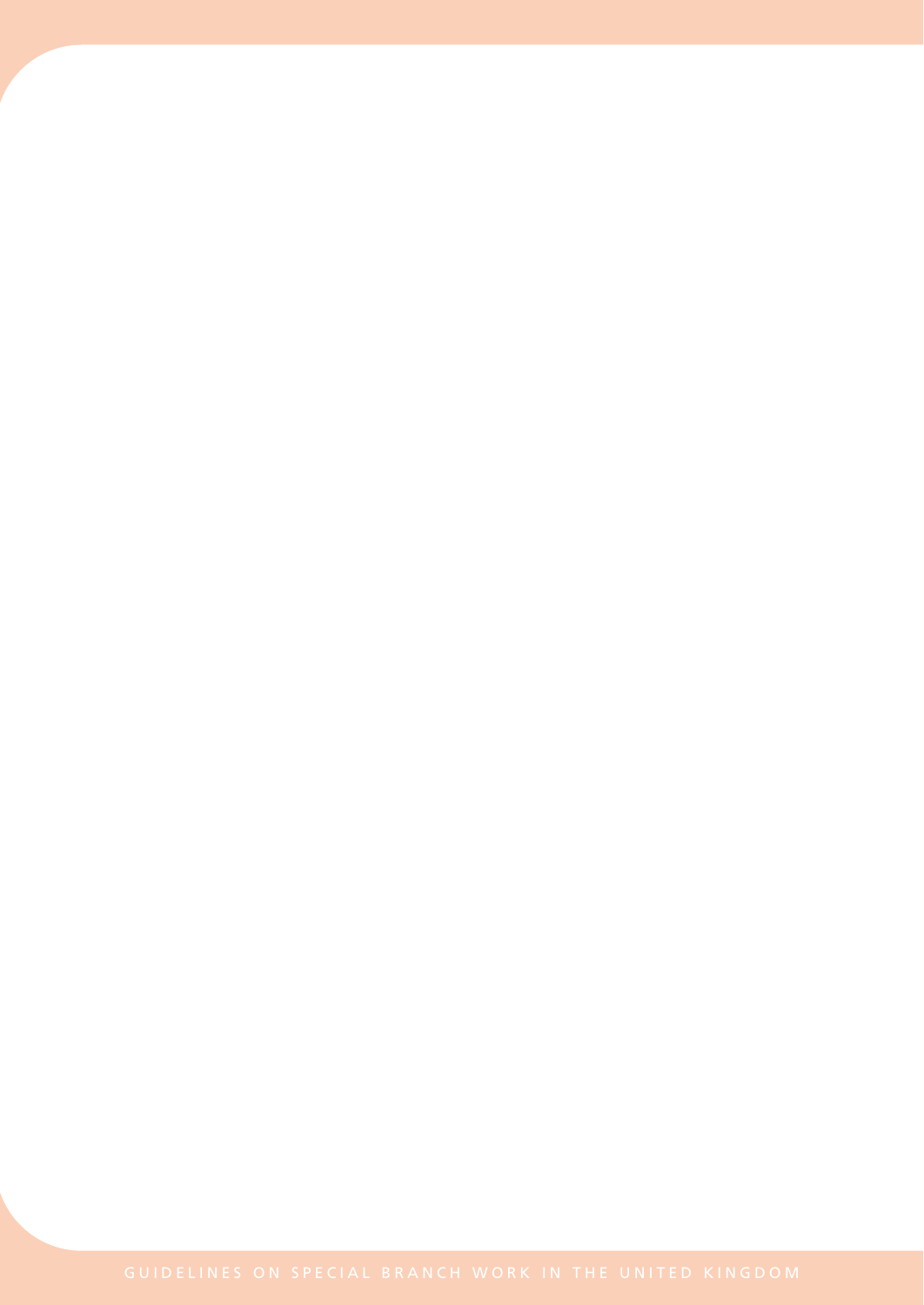## **PURPOSE**

**1.** These guidelines, which apply across the United Kingdom, replace those issued in Great Britain in 1994. They have been prepared following the recommendations made by Her Majesty's Inspector of Constabulary Report, "Need to Know – Thematic Inspection of Special Branch and Ports Policing" (January 2003) and Her Majesty's Inspector of Constabulary for Scotland Report 2000, "For Police Eyes Only", published in 2000 and in consultation with the Association of Chief Police Officers in England and Wales and Scotland (ACPO and ACPOS) and the Security Service. They have been approved by the Home Secretary, Scottish Ministers and the Secretary of State for Northern Ireland, who commend them to Chief Officers. The Guidelines set out the roles and responsibilities of Special Branch officers in the United Kingdom, the legislative framework within which they operate and the manner in which Special Branch work is co-ordinated across the United Kingdom.

# **SCOPE**

**2.** These guidelines apply to all Special Branches established under the direction of Chief Officers in the United Kingdom. In effect, they set parameters within which Special Branch is expected to operate. The guidelines are not the product of any legislative requirement or directive. Rather, they seek to provide clarity on the work of Special Branch and make Special Branch duties more understandable and transparent. The implementation of the guidelines remains a matter for the attention of each Chief Officer. Special Branch remains an integral part of local police forces, accountable to, and through, individual Chief Officers and available to them to deploy on any duties arising from their responsibility for the preservation of the Queen's peace. These include the prevention and detection of crime and the ensuring of public safety and community cohesion by a particular responsibility for the protection of vulnerable communities. However, the primary function of Special Branch is covert intelligence work in relation to national security<sup>1</sup>. They should not be diverted from this unless absolutely necessary.

# **LEGISLATIVE FRAMEWORK**

**3.** Since the publication of the previous guidelines in 1994, several significant legislative changes have taken place within the United Kingdom. Most notably, the Human Rights Act came into force on 2nd October 2000 incorporating the key provisions of the European Convention on Human Rights into United Kingdom domestic law. This legislation clearly regulates the activities of public bodies, such as the Police Service including Special Branch across the United Kingdom. Moreover, the covert activities of law enforcement agencies have seen radical legislative reform with the passing of the Regulation of

<sup>&</sup>lt;sup>1</sup> In the Police Service of Northern Ireland, covert intelligence work in relation to national security and serious and organised crime is carried out by the Intelligence Branch within Crime Operations Department.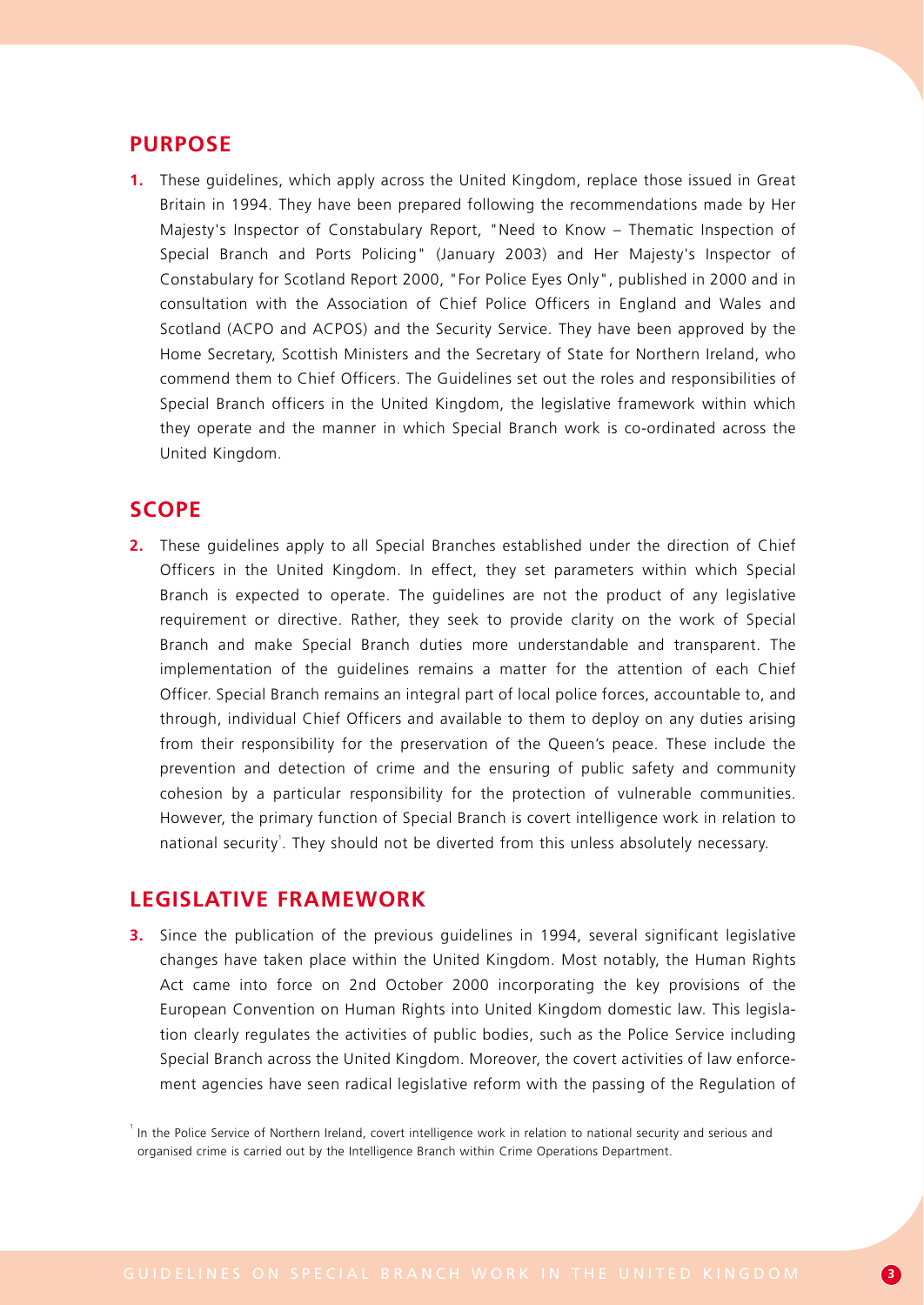Investigatory Powers Act 2000 and the Regulation of Investigatory Powers (Scotland) Act 2000. Special Branch staff, like other members of the police service, must comply with these pieces of legislation. In particular, and in support of the overriding principle of protecting human rights, the use of the powers and authorities provided to the Police Service by virtue of these Acts are regulated subject to inspection and oversight by two independent commissions. Special Branch, as with all other areas of policing, is subject to the provisions contained within the Data Protection Act 1998 and, more recently, the Freedom of Information Act 2000.

- **4.** There are no special powers or privileges attached to individuals simply by virtue of the fact that they work within Special Branch. Police officers with executive powers within Special Branch are accountable in exactly the same way as other members of the police service: under the relevant legislation and to the relevant misconduct procedures and ethical standards set down by both the Association of Chief Police Officers (ACPO) and Association of Chief Police Officers Scotland (ACPOS).
- **5.** It should be noted that whilst Special Branch officers may report individuals for consideration of prosecution in contravention of any number of Acts or Regulations, in particular, they are concerned with policing the provisions provided within the Terrorism Act 2000 and the Anti-Terrorism Crime and Security Act 2001 (ATCS). In carrying out their functions, Special Branches must ensure that the powers used are both proportionate and appropriate to those functions in line with the principles of the Human Rights Act 1998, the Race Relations (Amendment) Act 2000 and any other legislation enacted to ensure equality of treatment across the wider community.

# **SECURITY CONTEXT**

- **6**. The security situation in the United Kingdom has changed considerably since 1994. The threat from Irish terrorism remains real and serious. Furthermore, the attacks of 11th September 2001, and subsequent events, have demonstrated the new scale and extent of threats posed to countries such as the United Kingdom by international terrorism. There exists a new threat of attacks using unconventional weapons and methods which are capable of causing mass casualties, from those who may wish to target the United Kingdom either now or at some point in the future. Such attacks could include foreign targets within the United Kingdom and United Kingdom targets overseas.
- **7.** A wide range of threats to public order emanate from various sources and, whilst some of these threats relate to politically motivated violence, nevertheless, they are all capable of impacting seriously on public safety and the economic interests of the United Kingdom. Foreign intelligence services also continue to pose a threat to the United Kingdom's national security and economic well-being. There is currently little potential for any group to undermine or overthrow parliamentary democracy.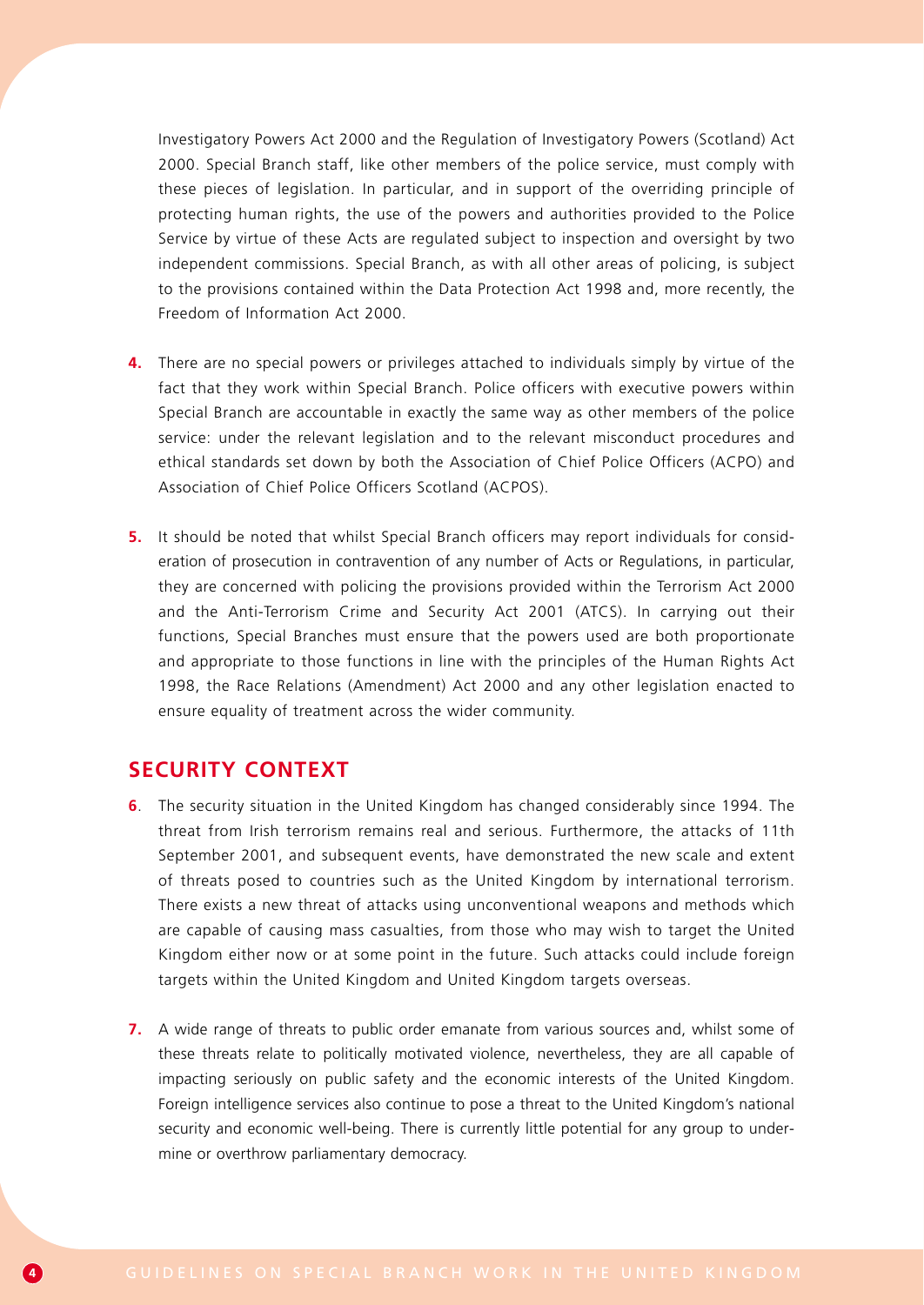- **8.** In accepting the shifting nature of the threats posed to the United Kingdom, it is important to recognise that:
- Special Branches continue to make a crucial contribution to the protection of national security including, in particular, counter terrorist work, and have the police lead on working with the Security Service. Consequently, Chief Officers must ensure that Special Branches are adequately staffed and resourced to enable them to carry out their duties effectively;
- the increased threat from international terrorism underlines the importance of the role of Special Branch Ports Units and their relationship with other agencies such as the United Kingdom Immigration Service (UKIS) and Her Majesty's Customs & Excise (HMCE) in the national defences against terrorism.

# **SPECIAL BRANCH STRUCTURE**

#### **ACPO (Terrorism and Allied Matters)**

**9.** The Association of Chief Police Officers (ACPO/ACPOS) brings together police officers with senior officials from the Home Office, Ministry of Defence and intelligence agencies within a forum known as ACPO Terrorism and Allied Matters (TAM). This body is responsible for the development of national strategy and policy in relation to Special Branches, advising ministers and responding to consultation on issues of legislation and guidance. It is also responsible for the preparedness of the police service to investigate and respond to terrorist activity. Members of ACPO (TAM) represent the police service in a number of Government fora and provide a central point of strategic co-ordination for the police service.

#### **ACPO Advisory Group (on Terrorism and Allied Matters)**

**10.** In addition to the strategic role of ACPO (TAM), an ACPO Advisory Group meets frequently to co-ordinate counter terrorist effort and to provide advice on specific operational issues to Special Branches and the wider police service.

#### **National co-ordination**

- **11.** While recognising the local nature of individual Special Branches and the responsibilities of Chief Officers, national security necessitates national support and co-ordination. In addition to the responsibilities of ACPO (TAM) above, national co-ordination is supported through a number of mechanisms:
- The National Co-ordinator of Special Branch
- **12.** The National Co-ordinator is appointed by and is responsible to ACPO and will work closely with ACPO (TAM), the Home Office and the Security Service. The role of the National Co-ordinator will be to co-ordinate and promulgate Special Branch Policy, set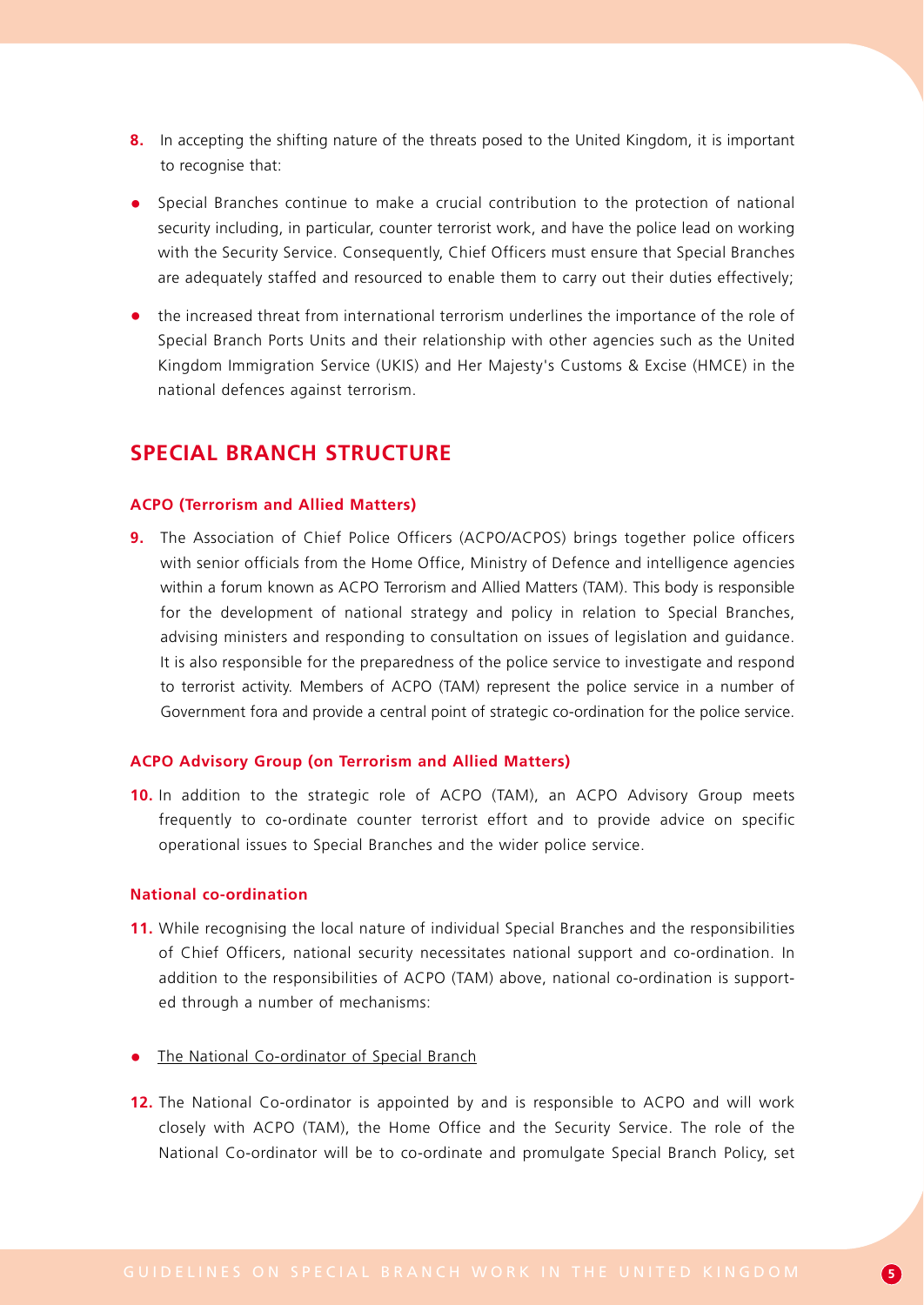standards and codes of practice for Special Branch activity and quality assure Special Branch implementation of best practice and policy. The National Co-ordinator draws together Ports Policing (including uniform ports security) with other aspects of Special Branch activity, through a deputy, the National Co-ordinator of Ports Policing. In Northern Ireland, the lead officer is the Chief Constable.

#### The National Co-ordinator of Ports Policing (NCPP)

**13.** The National Co-ordinator of Ports Policing, a Home Office appointee, works on behalf of ACPO (TAM) and the Home Secretary to co-ordinate SB activity at ports. Primarily, this role is to satisfy the Special Branch priorities and to encourage forces to task their officers in accordance with the national requirements set by the Advisory Group. In order to discharge this role, the NCPP works closely with the Home Office, other border agencies, Department of Transport and Industry to ensure that both policy and operational activity are synchronised so that we optimise the effectiveness of our counter terrorist border controls. Uniquely, the NCPP has an inspectorate function in order to quality assure the Special Branch port response throughout the nation. The National Co-ordinator of Ports Policing reports to the National Co-ordinator of Special Branch.

#### The National Co-ordinator of Counter Terrorist Investigations

- **14.** Special Branch intelligence activity will often lead to or arise from executive action by the police. This action may include the arrests of suspects and the search of premises in order to gather evidence for potential prosecutions. ACPO and ACPOS have agreed that the lead Chief Officer for this work is the National Co-ordinator of Terrorist Investigations. This post is held by the head of the Metropolitan Police Anti-Terrorist Branch. In Scotland, taking account the specific jurisdictional context, the National Co-ordinator of Terrorist Investigations will fill an advisory role in relation to terrorist investigations occurring wholly within Scotland.
- **15.** A number of specialist national units exist to support and co-ordinate regional and local Special Branch activity. Most of these units are staffed by a combination of Metropolitan Police officers and seconded officers from other forces, who provide essential support and a truly national perspective. There are a number of other units, which have a national remit and are managed by the Metropolitan Police Special Branch.

#### **Regional Co-ordination**

**16.** Special Branch Regional Intelligence Cells support the co-ordination of activity on a regional basis in accordance with the principles of the National Intelligence Model, which supports the identification and prioritisation of business. Working through Regional Special Branch tasking and co-ordination groups and other fora they provide regional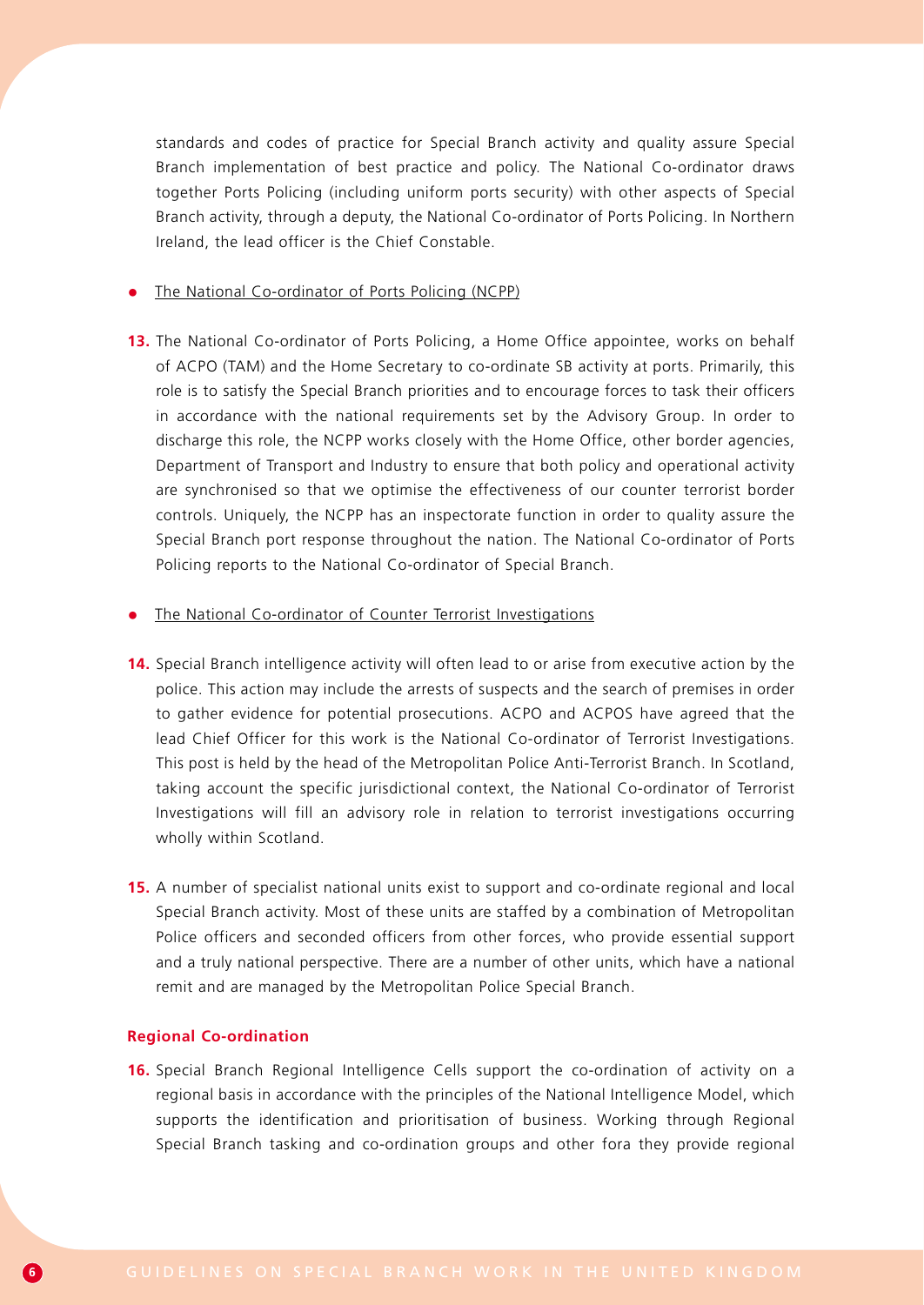strategic assessments of terrorism and other threats and develop regional responses to these issues in conjunction with police colleagues and partner agencies. Special Branches require the support of other police specialists to perform their role. This will mean an ongoing requirement for the assistance of local, regional and national police units.

#### **Force level**

**17.** Each police force has its own Special Branch. The size and structure of each Branch will depend on the nature and extent of the responsibilities and workload given to the Branch in the force area. The normal pattern is for the Special Branch and CID to be in the same chain of command. But whatever the organisational arrangements, it is desirable that the Head of the Branch should, given the nature of Special Branch work, have direct access to a chief officer and, where necessary, the Chief Officer personally.

# **SPECIAL BRANCH FUNCTIONS**

- **18.** Special Branch exists primarily to acquire intelligence, to assess its potential operational value, and to contribute more generally to its interpretation. In this way, Special Branches make a positive contribution to the safety of communities across the United Kingdom and, in so doing contribute to local policing needs. In particular, Special Branches assist the Security Service in carrying out its statutory duties under the Security Service Act 1989 – namely the protection of national security and, in particular, protection against threats from terrorism<sup>2</sup>, espionage, sabotage, proliferation of weapons of mass destruction and from actions intended to overthrow or undermine Parliamentary democracy by political, industrial or violent means. Special Branch also supports the work of the Secret Intelligence Service (SIS) in carrying out its statutory duties in support of national security.
- **19.** The acquisition of high-grade intelligence is vital to the effective work of Special Branch. Such intelligence takes a number of forms, including the handling of covert human intelligence sources (CHIS), intelligence-gathering, field enquiries, intelligence passed on from other parts of the Police Service, and surveillance by conventional and technical means. In general the need to maintain operational security around Special Branches means that their officers are not most effectively deployed in work other than their core functions. Against this backdrop, it is useful to examine in more detail the core areas of Special Branch operations in respect of which intelligence is vital.

 $2^{2}$  One of the functions of the Security Service is the protection of national security and in particular the protection against threats from terrorism. These functions extend throughout the United Kingdom, save that, in Northern Ireland, the lead responsibility for investigating the threat from terrorism related to the affairs of Northern Ireland lies with the Police Service of Northern Ireland.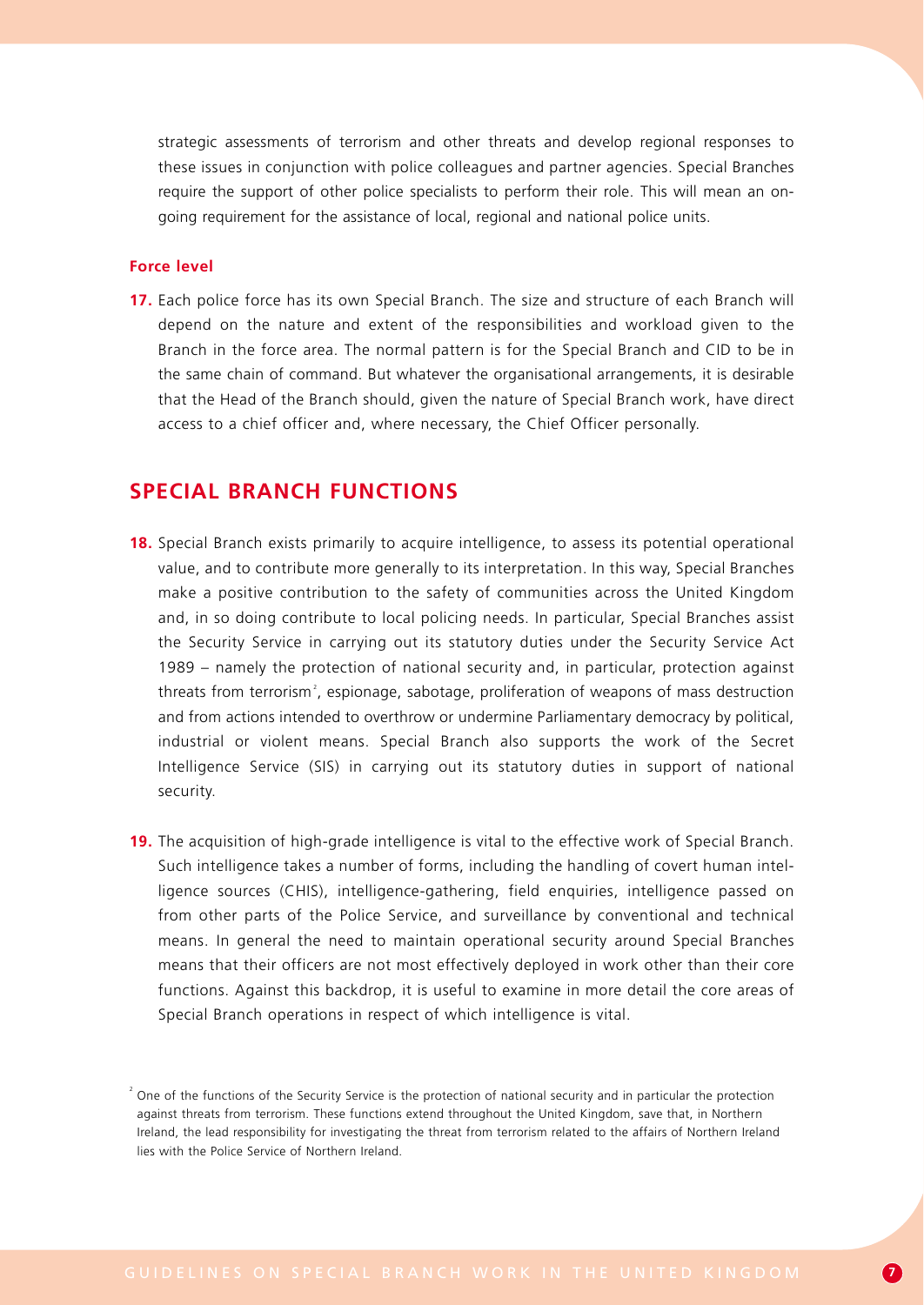#### **Counter Terrorism**

- **20.** Both ACPO and ACPOS fully recognise that counter terrorism remains the key priority for Special Branch and combating terrorism is recognised as a key area for policing within the National Policing Plan for England and Wales and the Policing Plan for Northern Ireland. It is also a key policing priority for the Scottish Police Service. In all Force areas, Special Branches acquire intelligence on individuals and groups whose current or past involvement in acts or threats of terrorism is known or suspected, and on the supporters or sponsors of such activity. When necessary, and in co-operation and consultation with the Security Service, Special Branches may take action to prevent or disrupt any developing terrorist activity.
- 21. All intelligence about terrorism obtained by Special Branch is provided to the Security Service, which is the lead agency for the acquisition, assessment, dissemination and exploitation of national security intelligence in the United Kingdom. The Security Service sets the priorities for the gathering of counter terrorist and other national security intelligence by Special Branch, and will work with Special Branches to achieve these objectives. In the case of Irish republican terrorism in the United Kingdom, such information is also copied to the Metropolitan Police Special Branch which, for reasons of co-ordination and strategic oversight, retains a national responsibility in this area subject to the overall lead responsibility of the Security Service.

#### **Counter Terrorist Security Advice**

- **22.** The work of Counter Terrorist Security Advisers is co-ordinated nationally on behalf of the ACPO committee on Terrorism and Allied Matters by the National Counter Terrorism Security Office (NaCTSO).
- **23.** Each police force within the United Kingdom has one or more dedicated Counter Terrorist Security Advisers whose remit is to provide protective security advice to organisations and premises. This role, which in the vast majority of forces sits within Special Branch, is seen as a critical mechanism whereby Chief Officers can ensure that they provide dedicated counter terrorist protective security advice to key elements of the critical national infrastructure, businesses and organisations, thereby addressing a range of issues affecting community safety. The Anti-Terrorism, Crime and Security Act 2001 provides powers to the Police Service to inspect and enforce security measures within organisations holding or having control over potentially harmful substances which may be of use to terrorists.

#### **Security at Ports**

**24.** Special Branches make a significant contribution to countering the terrorist threat and maintaining national security by posting staff to Special Branch units at airports, seaports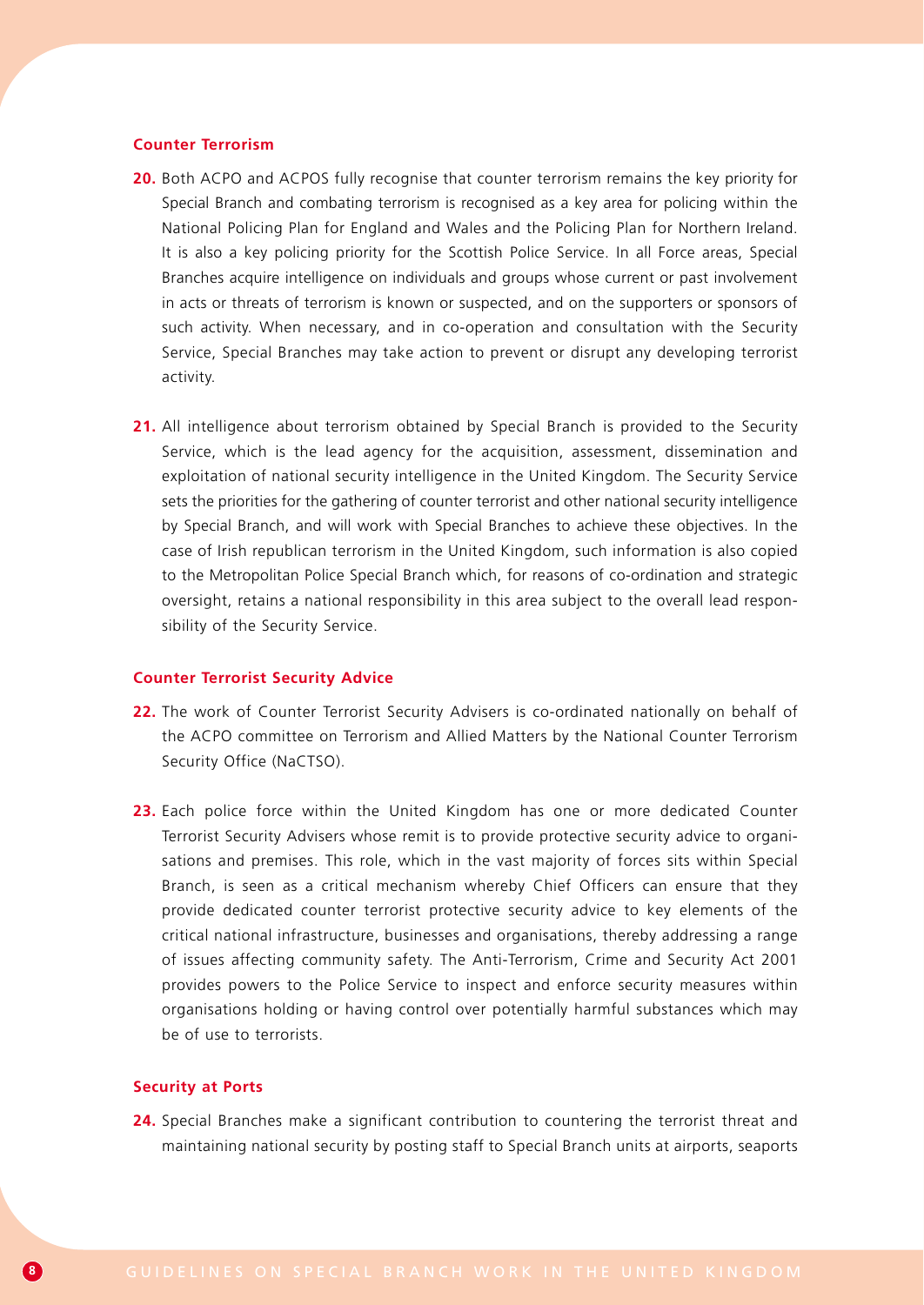and international rail termini. Their contribution, in the main, consists of identifying and gathering intelligence on persons involved or suspected of being involved in terrorism or other forms of extremism, which have the potential to detrimentally affect the safety of the public or public order. This function extends also to gathering intelligence on other Special Branch priorities. The principle tool at the officers' disposal is Schedule 7 to the Terrorism Act 2000.

- **25.** Special Branch officers at ports also contribute to the generic police effort towards the reduction of serious and organised crime by monitoring passengers in order to provide intelligence about criminal activity. Where appropriate the officers use their police powers to arrest criminals travelling through ports and to support other policing objectives. They also play an active role in the disruption and prevention of specific offences relating to the abduction of children through ports and protection of children or breaches of civil court orders.
- **26.** The effectiveness of Special Branch ports activity is enhanced through working very closely with colleagues in the United Kingdom Immigration Service, the Home Office, Her Majesty's Customs and Excise, the Department of Transport, the travel industry, the Security Service and other intelligence agencies.

#### **Community Safety and Counter Extremism**

**27.** Special Branches in most Forces will also have responsibility for gathering intelligence on those threats to public order and community safety from individuals motivated by racial hatred or political conviction where their specialist skills are able to support the wider investigation. In this regard, Special Branches will liaise with, and are supported by the National Public Order Intelligence Unit (NPOIU). The NPOIU provides critical support to Forces across the United Kingdom in maintaining a strategic overview of public order issues (other than issues such as organised football violence, which is the responsibility of the National Criminal Intelligence Service, Football Intelligence Unit). In addition, Special Branch will also gather intelligence on political and animal rights extremist activity, anti-globalisation and environmental extremism and seek to prevent criminal acts on persons or property targeted by such extremists. Special Branches maintain links with all sections of the community and complement overall police responsibility to the public on relevant community safety issues. This relationship is parallel to the priorities of colleagues in other police service units.

#### **Personal Protection**

**28.** Special Branches across the United Kingdom have a role in the protection of events taking place in their Force area and/or the protection of prominent individuals who are resident in or visiting their Force area and who may be subject to potential terrorist or other types of attack. In particular, Special Branches will contribute to the formulation of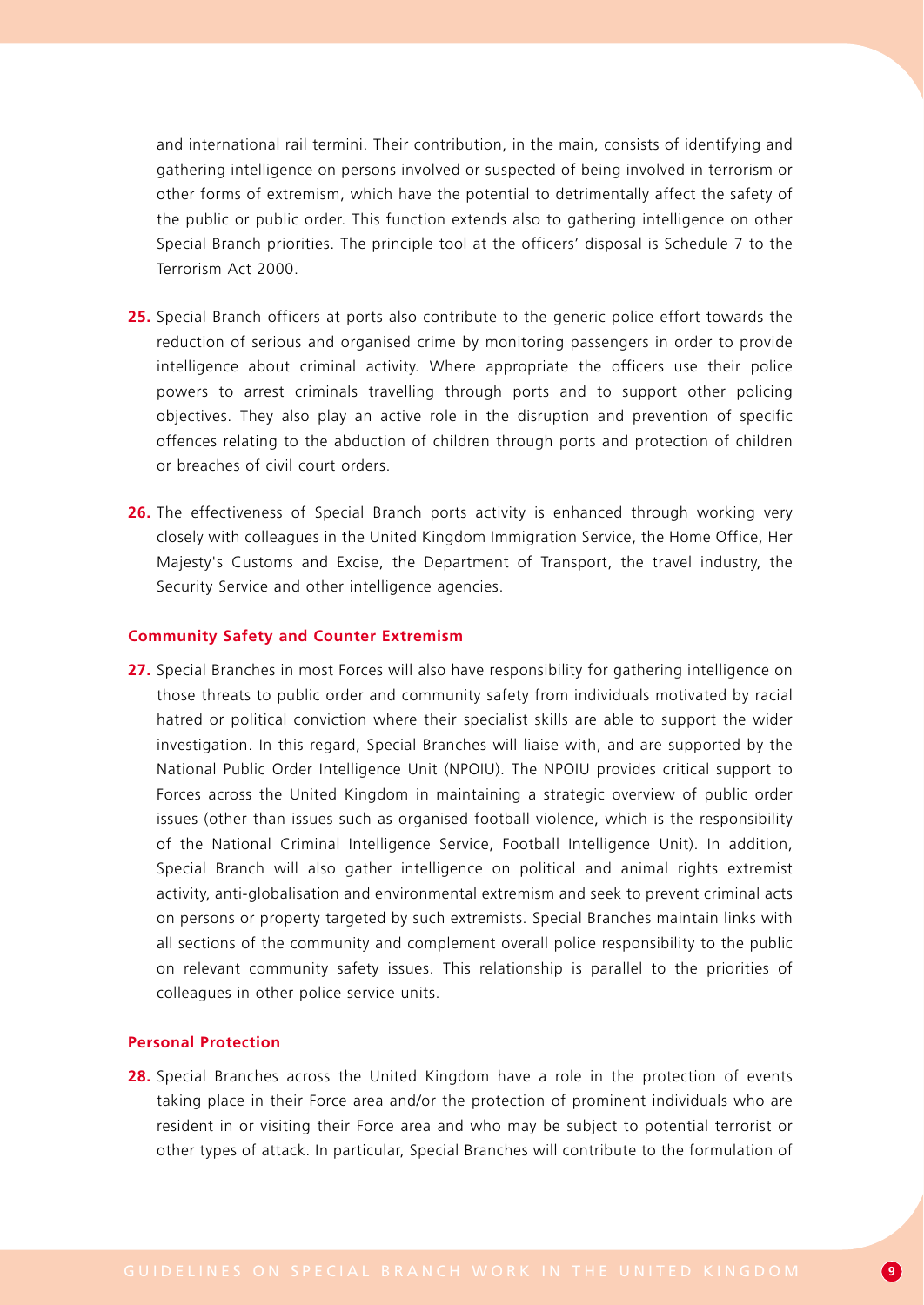risk assessments with input on particular threats from the Security Service or the Joint Terrorism Analysis Centre (JTAC) and the National Public Order Intelligence Unit (NPOIU). In some parts of the United Kingdom, the provision of armed personal protection in support of the Metropolitan Police Special Branch or the Metropolitan Police Royalty and Diplomatic Protection Department is provided by members of Special Branch, although in most forces this function is now carried out by other suitably trained firearms officers.

#### **Other National Security Functions**

**29.** Special Branches may be asked to assist the Security Service and other intelligence agencies in the carrying out of their statutory duties referred to in paragraph 18, above.

#### **Special Branch Personnel**

**30.** Special Branches across the United Kingdom are staffed by both police officers and police staff who collectively discharge a range of functions within their respective spheres of operation. In this regard, the vetting status of any member of a police force is a matter for its Chief Officer. However, given the particularly sensitive nature of Special Branch work, all Special Branch officers (whether police or civilian) should be vetted to Security Clearance (SC) level at a minimum in accordance with the vetting standards established and agreed nationally. In this way, Special Branches will be able to work effectively with the various intelligence agencies to ensure that the integrity of intelligence is maintained. In addition, each Special Branch is required to have individuals vetted to a higher level (Developed Vetting) in order that the most sensitive of intelligence can be fully exchanged, considered and acted upon.

#### **Physical and Security Data**

31. All protectively marked information held by Special Branches in either hard copy or electronic format must always be handled and stored in a manner and environment corresponding to the protective marking of that information. This also applies to information about Special Branch operations which require the consent or authorisation of senior officers outside of Special Branch. Most information about technical or covert human intelligence source operations involving Special Branch will be at least 'Secret' in terms of the UK Government Protective Marking Scheme.

### **REVIEW**

**32.** These quidelines will be reviewed annually by the National Co-ordinator of Special Branch who will report on them to the Home Office, the Scottish Executive Justice Department and ACPO (TAM) making recommendations for amendment if appropriate. In this regard, these guidelines have been, and any subsequent amendments must be, developed in accordance with the general duty imposed by way of the Race Relations (Amendment) Act 2000, whereby they must promote race equality.